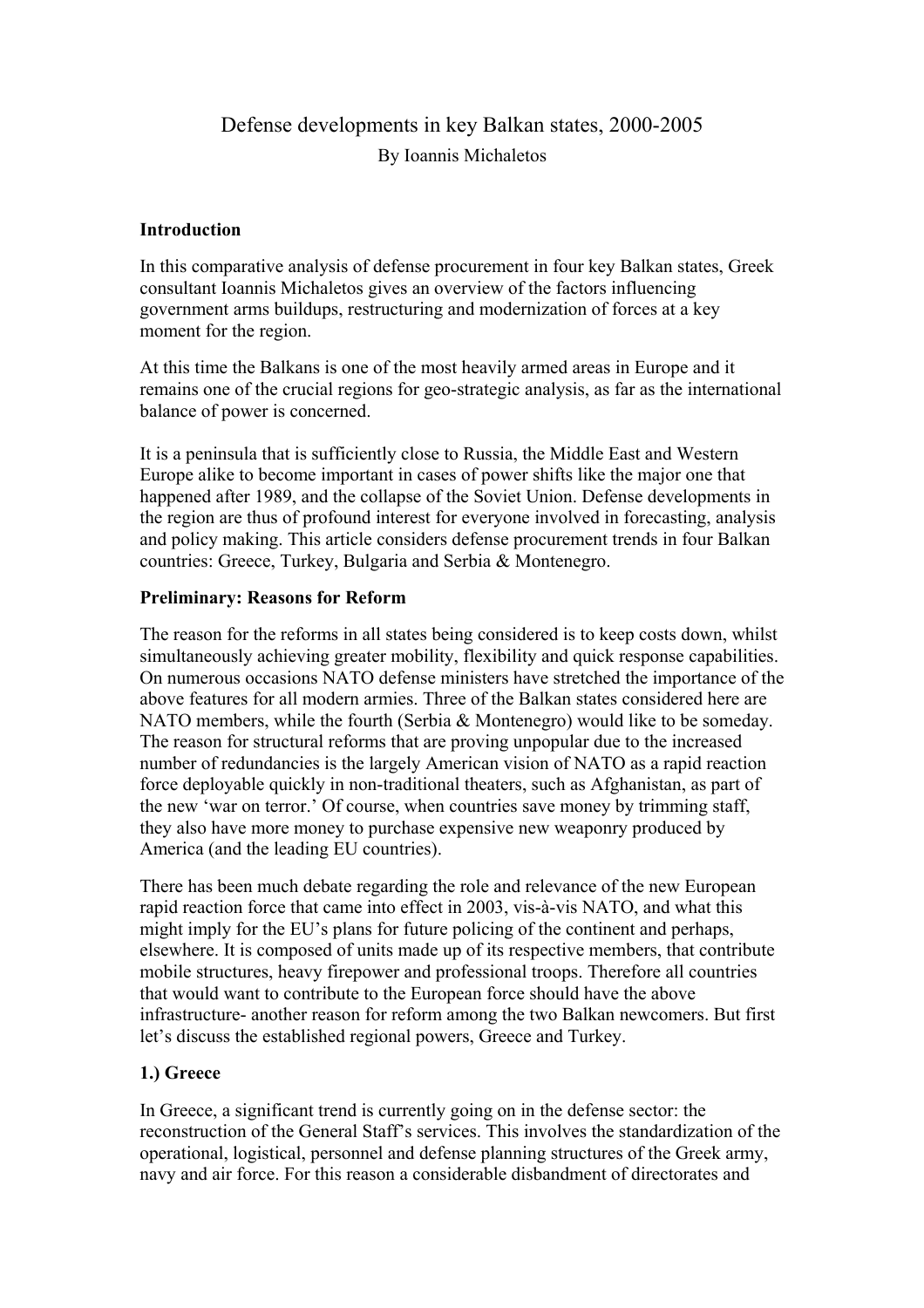departments have occurred, and at the same time a new law was passed by parliament in 2003, that eased the seniority-based promotion system for officers, giving more attention to merit-based appointments.

A reduction of the army's general staff personnel by about one-third has been accomplished and respectively, the top positions from brigadier ranks and above. Furthermore, a new planning format for active combat units has been introduced that rely on smaller, mobile and more actively manned units has been introduced. The navy and air force have also performed operational cost-cutting and consigned older ships, planes and armor to the scrap heap, in order to keep costs down and at the same time allow invest in high technology. All of these reforms are in keeping with NATO strategy for reducing troop sizes throughout the alliance member states and redirecting funds to next generation military technology.

On the procurement side of things, the Hellenic army has invested heavily in the Leopard 2HEL armored tank, a German-made model of Krauss-Maffei Wegmann. The total cost for 170 units was 1.7 billion Euros. The tank is considered the best in the world in terms of battle survival prospects and force projection.

Another notable procurement has been the 20 tactical transport helicopters from the French-German NH industry, at a total cost of 657,500 million Euros. Procurements in the Greek navy include 4 U214 submarines made by the HDW shipyards in Hanover, Germany, at a cost of around 1.5 billion Euros. Also, 5 small corvettes are being constructed in the Elefsis yards in Athens, based on a British design, at a total cost of around 740 million euros.

In the Greek air force, considerable attention has been given to new planes. After some debate, 80 F-16's have been ordered (over 2001-2005) from the American firm Lockheed Martin, 15 Mirage 2000-5 from Dassault, and 12 C-27J Spartan transport planes from the Alenia-Lockheed consortium. Lastly, 4 AWACS of the EMB-145H Erieye type were procured from a consortium of Ericsson and Embraer. Approximately 10 billion euros were spent over the period 2000-2005 for military procurements, with the aim of creating forces that rely more on technology and mobile structures. Another 6.5 billion are planned for increasing armaments between now and 2010. There is also talk of Greece planning to acquire some 30 new fighter planes; for the moment the Eurofighter model seems to be the favorite.

## **2.) Turkey**

Turkey has plans to severely reduce its armed forces and create a semi-professional army in the coming decade. Because the devastating Izmit earthquake in 1999 and the banking crisis in 2001, not all previous defense procurement plans have been realized. But the most important ones include 4 Boeing 737 AWACS that are going to be delivered between 2007 and 2008 and the purchase of 1600 Eryx antitank guided missile launchers stipulated in a 485 million Euro agreement with EADS.

The forthcoming plans for the Turkish armed forces include greater attention for sea power. According to analysts and officers, Turkey wants to expand its naval capabilities and construct a navy that would be strong enough to have continuous and parallel activity in the Black Sea, the Aegean and the Eastern Mediterranean. It is notable that for the first time Turkish attention is being directed into the naval strategic sphere.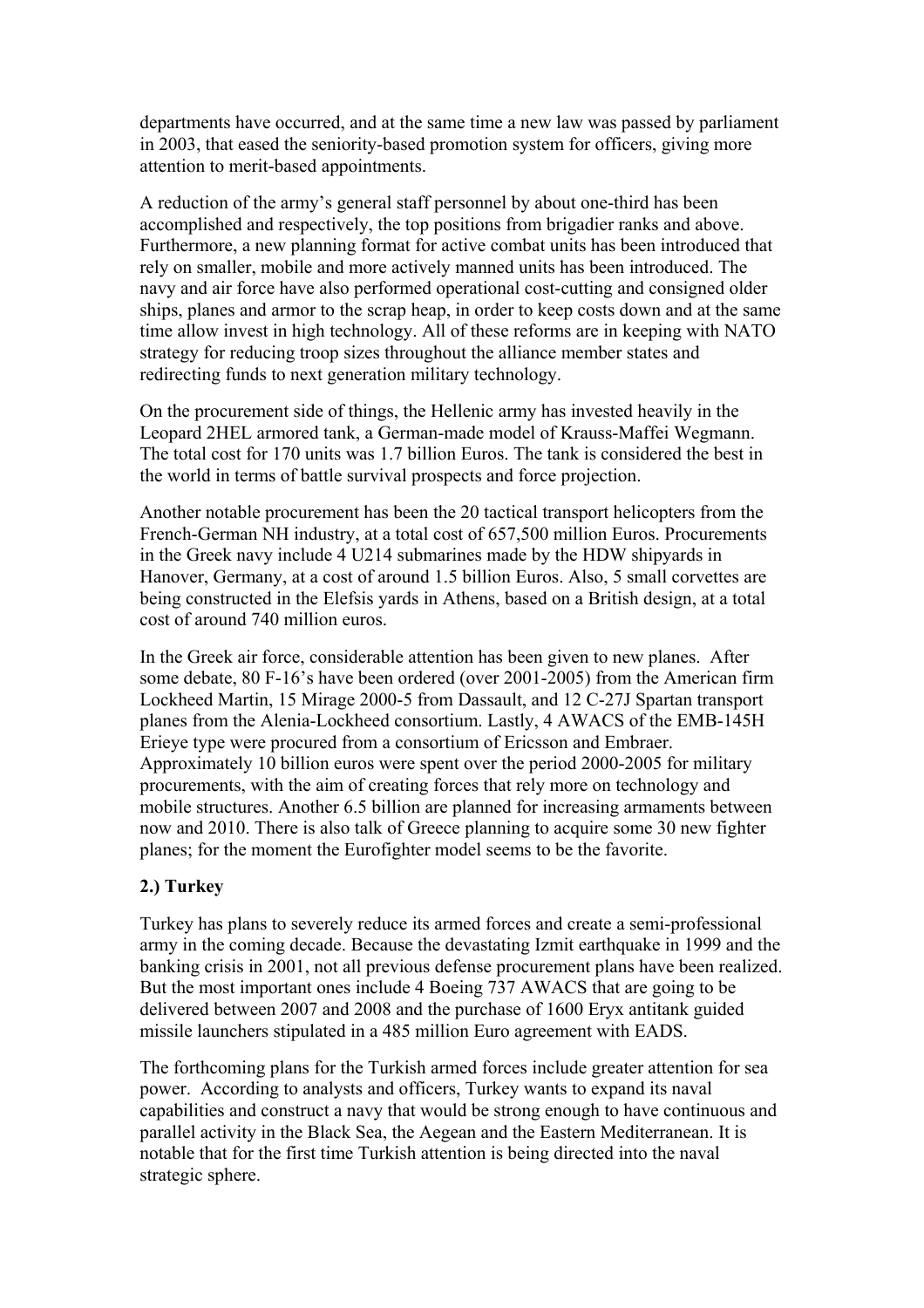On the more usual terrain of ground war, Turkey has plans for 1000 new armored tanks. Its main aim is to be able to manufacture them domestically, something that few countries can do, with the major military contractor Otokar.

Both Greece and Turkey, considered to be long-standing adversaries, have bought weaponry worth around 100 billion Euros over the past 20 years, mainly from the USA, France and Germany. The EU is a major player in their armament and will increasingly become one for the other Balkan states. According to *European Defense*, "the European defence industry is valued at about  $\epsilon$ 30 billion and employs 800,000 people both directly and indirectly."

# **3.) Bulgaria**

At the time, Bulgaria is mainly preoccupied with the reduction of its armed forces, following the mandates of NATO. After its recent inclusion in the alliance, Bulgaria is projecting that the total cut will reach 50% of its active forces. Simultaneously, Western armaments are going to be introduced in order to phase out Bulgaria's Soviet-era weaponry. This is the first time since the creation of the Bulgarian state in the late 19th century that the country seems to be abandoning the preservation of strong troop numbers, changing its historic role to achieve other strategic goals, namely NATO standards and the forthcoming EU accession.

In May 2004, the government unfolded a plan for the armed forces called "Vision and Development for the Armed Forces-2015." It ordains the procurements of certain armaments worth 1.5 billion Levas for the period 2005-2007, for ground and air forces as well as new, high-tech electronics systems. The acquisitions show Bulgaria's strong desire to re-orient its arsenal away from old Soviet-made gear and towards Western production, not surprising in light of Bulgaria's imminent entry into the EU.

Among the goods were 12,900 vehicles from the Daimler-Chrysler group, 12 AS-532AL Cougar helicopters and 6 AS 565MB Panther ones from Eurocopter. Another 8 C27j Spartan transport planes produced by Alenia Aeronautica are to be ordered, and the Belgian navy will provide 1 Wielingen-class corvette. The electronic systems will be obtained from various producers.

## **4.) Serbia & Montenegro**

Years after the wars of the 1990's in the former Yugoslavia, the country still faces relative geopolitical isolation as far as defense procurements are involved. Since Yugoslav times, there has been no notable change in Serbia & Montenegro's arsenal. It is more than certain that in the coming years there is going to be a significant reduction in its armed forces, for economic reasons as well as because of NATO aspirations. According to a recent report posted in M&C news by John C.K Daly, by 2007 compulsory military service will be phased out as Serbia & Montenegro moves towards a fully professional army.

However, there hasn't been much news regarding new procurement, except perhaps for a procurement scandal that shook up the Serbian defense ministry this year. But Serbia, once a great military producer as the major industrial republic of the former Yugoslavia, may well seek to again manufacture what armaments it can domestically. It is assumed that production capacity has been mended following the heavy damage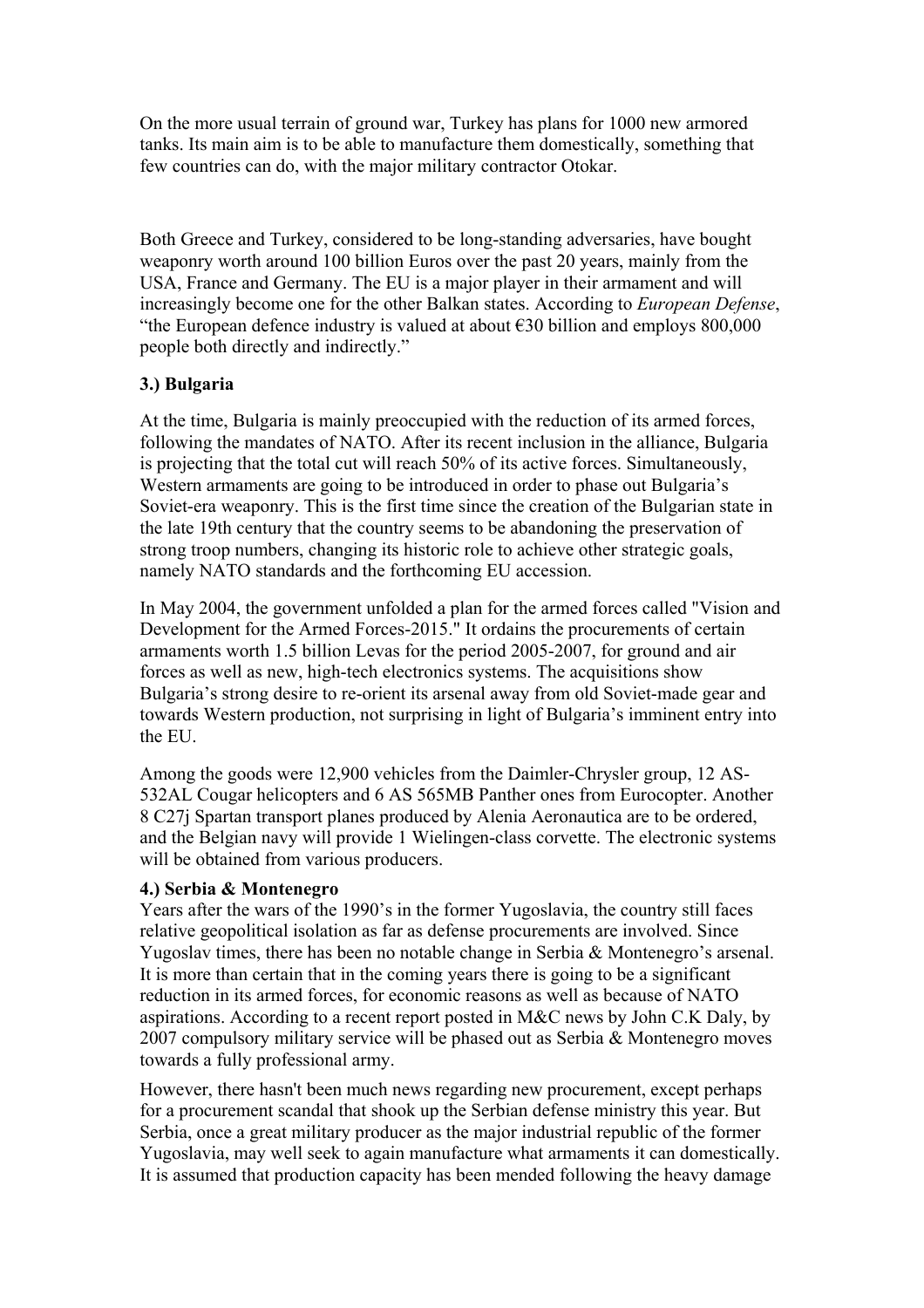inflicted by NATO in its 1999 bombing campaign. With its existing defense facilities and factories, Serbia & Montenegro is capable of producing a wide range of ammunitions, electronics, anti-armor and anti-aircraft missiles.

The estimated total size of the army of Serbia & Montenegro is 55,000 personnel. This includes non-combat units, paramedics, telecommunication, civil and aircraft defence battalions and units of virtual mobilization, usually situated in the countryside. Of this total, 28,000 soldiers are on constant active duty. The Serbian army has a unique and quite effective mobilization scheme, in which the armed forces are composed of a three-part force designed for quick mobilization in time of need. The active units are always on call; they are followed by secondary ones, and finally reserves who keep their weaponry and uniforms at home. In a time of total mobilization, they can all appear in the units to which they were originally assigned at the time of their compulsory military service. This is a non-centralized structure that is very flexible for small states. Similar systems operate in Switzerland and Cyprus.

However whether this system can survive the expected downsizing and phasing out of compulsory service remains to be seen. In geopolitical terms, the country is a purely continental power, and its main preoccupation is to command a considerable and well organized infantry and army in general. It is highly likely that this role will be severely strained in the future and it is more than certain to expect grumbling from army officials as their role is gradually reduced.

Such reductions will also lessen the country's traditional geo-strategic capabilities, perhaps the most significant regional trend given the possibility that war with Kosovo Albanians, who are now becoming increasingly well armed, could break out again at some point in the not so distant future. Further, should Montenegro break away from Serbia as is increasingly possible, the end result would see Serbia landlocked and Montenegro left without any realistic means of defending itself in the potential case of conflict with its own Albanian secessionist elements. Reducing Serbia's historic role of military superiority in the Balkans will have far-reaching ramifications for the regional balance of power.

## **Conclusion**

The current article on defense balance in the Balkans covers in general terms the recent defence developments. The trends can be summoned on two levels. First, Greece and Turkey continue the expansion of their military arsenal by acquiring equipment from Western states mostly and are two of most heavily armed states in the world. The aforementioned being also the components of the South Eastern wing of NATO, are situated in a very turbulent region and if we include their long standing animosity, it is more than certain that their armaments race will go on. Bulgaria and Serbia now, are more preoccupied with their inclusion in the Western military and political associations and only the former had in the past five years procured some significant weaponry. Their ambitions for inclusion into the Western clubs will ultimately affect their composition of their armed forces. It is a fair to speculate that in the future the two ex-Eastern bloc countries will phase out their Soviet era armaments and move on, towards the "Westernization" of their arsenals.

# **Appendix: Breakdown of Military Resources by Country**

**Greece**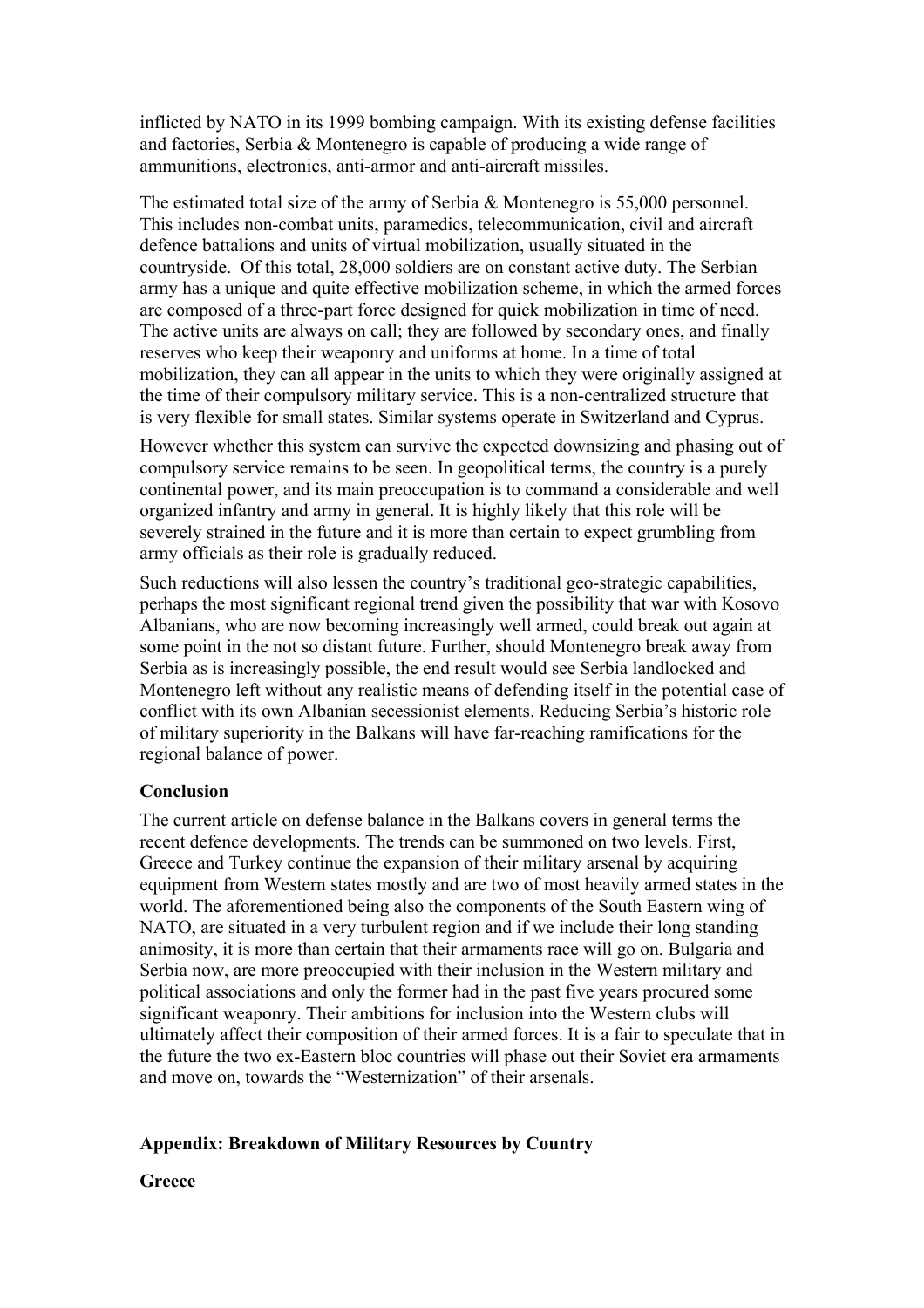## *Defense Budget:* **7.5 billion euros**

*Troop Numbers, Army:* 99,000 *Troop Numbers, Navy:* 19,850 *Troop Numbers, Air Force:* 24,705 *Tanks:* Leopard & M48 types- 1400 *Artillery:* M270 & RM70 types- 152 *Combat Planes:* F-16, F-4, A-7 and M-2000 types- 333 *Attack Helicopters:* AH-64 Apache type- 20 *Frigates:* MEKO and Kortenaer types- 13 *Submarines:* U-209 type- 8 *SAM's:* 1332 total [Patriot PAC-3 (6 units), S-300 (2 units), Nike Hercules (3 units), Crotale (9 units), TOR M-1 (25 units), OSA-AK (31 units), Hawk (7 units), Sparrow (12 units), Stinger (1237)]

# **Turkey**

# *Defense Budget:* **9.5 billion euros**

*Troop Numbers, Army:* 402,000 *Troop Numbers, Navy:* 51,000 *Troop Numbers, Air Force:* 51,000 *Tanks:* Leopard, M48 & M60 types- 3,432 *Artillery:* M270&T-122 types- 42 *Combat Planes:* F-16, F-4 and F-5 types- 443 *Attack Helicopters:* Cobra and Super Cobra types- 39 *Frigates:* OHP, KNOX & MEKO types- 20 *Submarines:* U-209 type- 11 *SAM's:* 3739 total [Stinger (3648 units), Rapier (83 units), Nike Hercules (8 units)]

# **Bulgaria**

# *Defense Budget:* **1.0 billion euros**

*Troop Numbers, Army:* 28,280 *Troop Numbers, Navy:* 4,400 *Troop Numbers, Air Force:* 15,600 *Tanks:* T-72 type- 429 *Artillery:* BM-21 type- 222 *Combat Planes:* MIG 29, 23, 21& Su 25k types- 206 *Attack Helicopters:* Mi-17 type- 24 *Frigates:* 0 *Submarines:* 0 *SAM's:* 661 total [S-300 (2 units), S-75 (22 units), S-125 (34 units), Strela-10 (20 units), Strela-2 (500 units), 2K-12 (32 units), 2K-11(27), Osa-AK (24 units)]

# **Serbia & Montenegro**

## *Defense Budget:* **0.9 billion euros**

*Troop Numbers, Army:* 55,000 *Troop Numbers, Navy:* 3,500 *Troop Numbers, Air Force:* 10,000